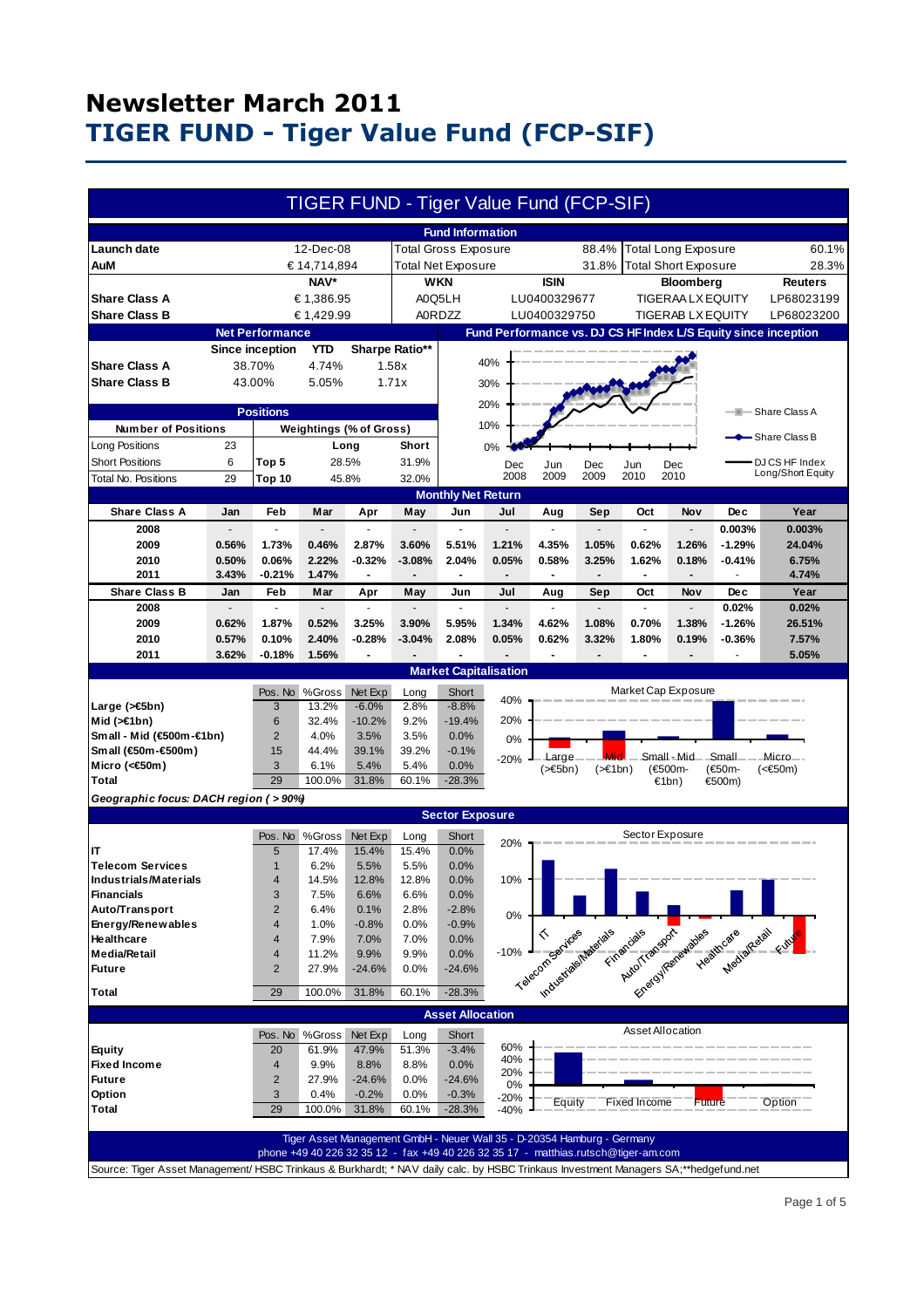## **Tiger Value Fund – March 2011**

## **O Returns: Up 1.47% (class A)/1.56% (class B)**

 In March the Tiger Value Fund had a positive net return of 1.47% for share class A and 1.56% for share class B, making a cumulative positive net return of +4.74% / +5.05% in the year-to-date and  $+38.70\%$  /  $+43.00\%$  since inception (share class A/B).

## **O Commentary: Ample opportunities during market shake-out**

During the month we had to manage highly volatile equity markets which were primarily driven by news flow from Japan and Middle East. Although we profited from the market shake out as we scaled into positions at bargain levels, we suffered during the spike as we had reduced our net exposure from 46% to 32%, around 20% beta-adjusted. Our alpha generating stock picks overcompensated our risk averse positioning resulting in a positive month for the fund.

With our Sharpe Ratio of 1.71x (class B) and 1.58x (class A) we are ranked no. 54 and 60 out of 1,626 long/short equity hedge funds worldwide at www.hedgefund.net.

During March our top contributors were Mistral Media (+97bp) which profited from a takeover bid and bet-at-home  $(+109$ bp) where we profited from its high volatility optimizing our profits by scaling in and out.

While our single shorts contributed positively with  $+70$ bp our MDAX and DAX Future hedge cost us -76bp.

### **O Discussion: Nabaltec AG – shareholder value creation at its best**

We have been invested in Nabaltec (NTG,  $\epsilon$ 9) since last year and have highlighted the company several times. NTG is as a niche specialty chemical manufacturer of non-hazardous and non-toxic flame retardants strong positioned to benefit from the intensified regulatory scrutiny of halogenated flame retardants used in plastics.

As the global market leader and its expanded production capacity NTG is excellent positioned to profit from strong volume growth in its niche markets. Further the company's innovative products, a favorable shift in product mix and the upcoming double digit price increases should lift profit margins significantly.

The company offers both substantial operating and financial leverage. Paired with NTGs strong expected earnings growth for the coming years this will boost FCFs and shareholder value for the equity holders.

Despite NTGs strong recent stock price performance its valuation still looks undemanding according to our numbers: the company trades below 7x PER 2011e and 5x PER 2012e making it an attractive acquisition target for both financial and strategic investors.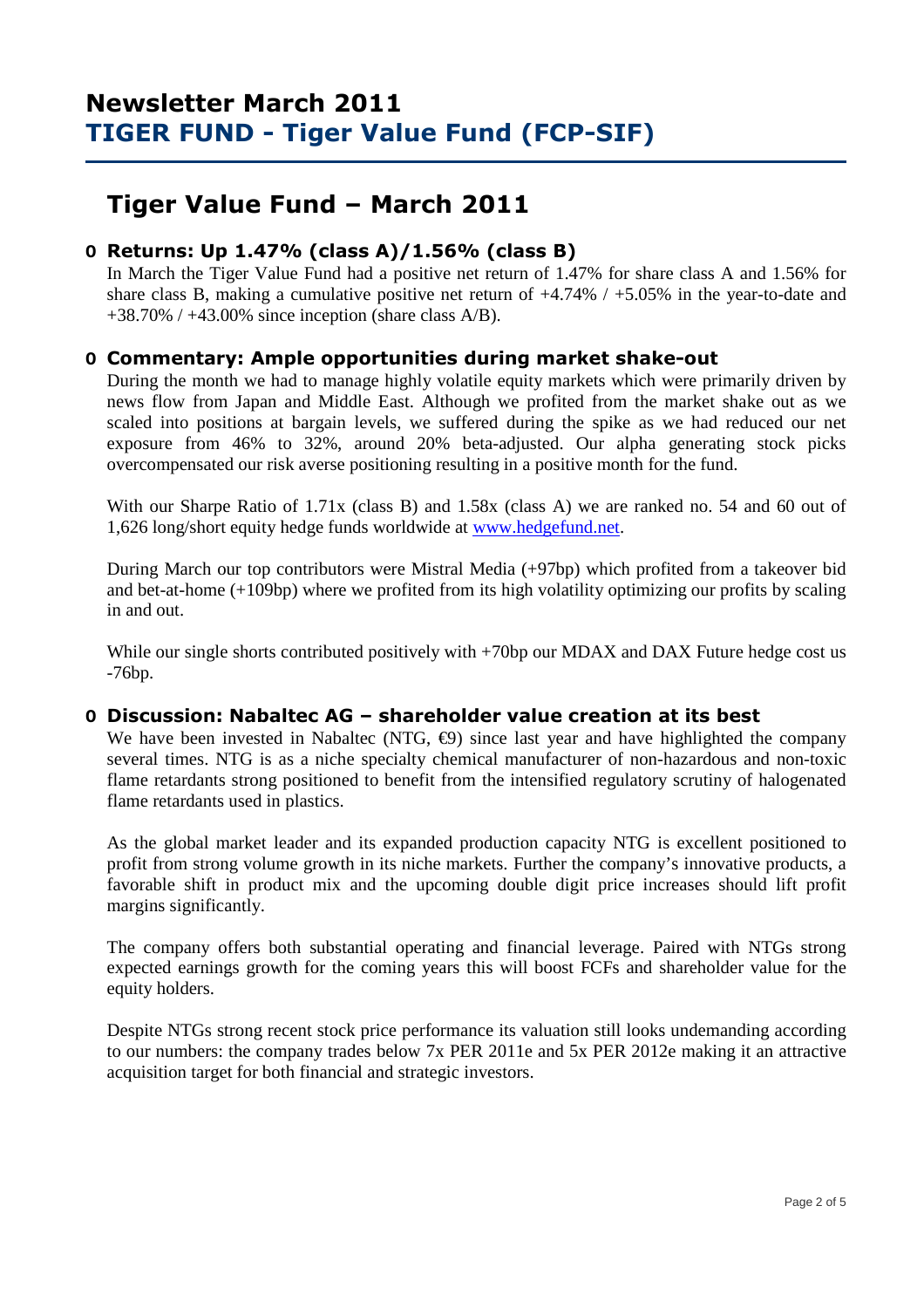## **o Outlook: Crises? What Crises?**

What Crises? Japanese nuclear meltdown, collapsing countries in the Middle East, Europe debt crisis spreads further and the Green Party is sailing to power in Germany. How does all of this affect equity markets? Not at all! Global equity markets are soaring higher and higher. The driving force behind the continued strong equity markets is liquidity and the strong economic fundamentals.

While we continue to be worried about the side effects of the Japanese nuclear meltdown, its potential ripple effect on the rest of the world and the soaring debt levels worldwide, the flow of liquidity in the next few months is set to continue, potentially driving valuations to new highs. We continue to be positioned with a low beta adjusted net exposure of around 20% and dance close to the emergency exit to benefit from another market correction.

Currently we are working on a new set up for the Tiger Value Fund: SEB is set to become our new custodian and prime broker. We have already had a strong relationship with SEB for many years and we are looking forward working with the SEB team in future.

We are pleased with our new subscriptions which lifted the Tiger Value Fund assets to €14.7m. Our next subscription deadline for the Tiger Value Fund is 20 April 2011 at 5pm.

Should you have any questions regarding the fund, how to invest in the fund or anything else please feel free to contact us via phone at +49(0)402263235-12 or e-mail at matthias.rutsch@tiger-am.com.

Finally, we would like to thank you for your continuing support.

## *The Tiger Value Fund Desk, 18th April 2011.*

 *Matthias Rutsch Marc Schädler*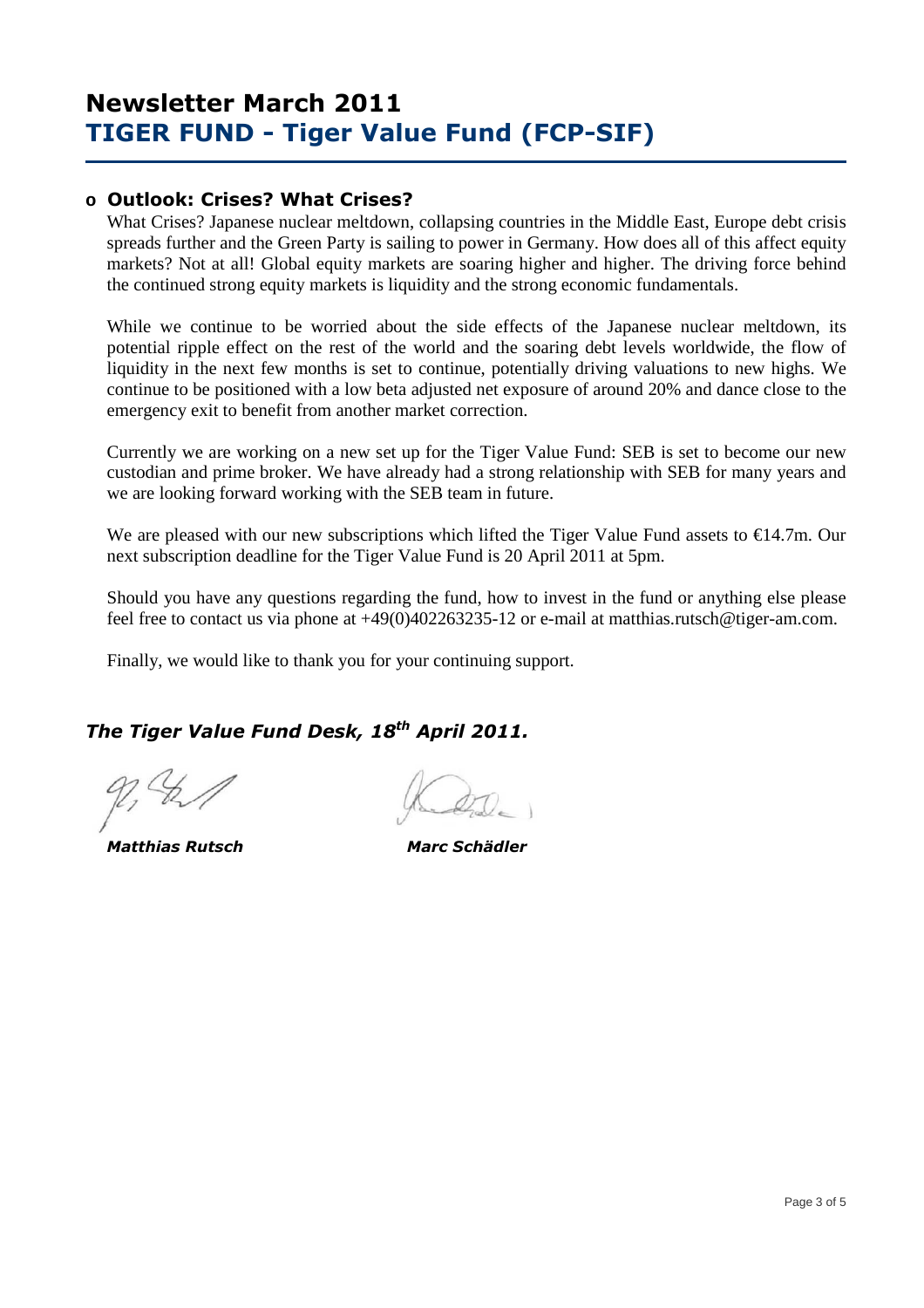### **Objectives**

The objective is to identify undervalued companies with external catalysts and/or initiate pro-active measures to create shareholder value. The fund aims for a 5 year return of 10-15% p.a. with strong focus on capital preservation.

### **Investment Strategy**

The Investment Advisor is a fundamental long-short equity stock-picker. The fund seeks undervalued small and midcap companies where a number of issues, which in our opinion can be improved, are sub-optimizing the company's public market value. For each position we perform a detailed research process including a 360 degree research approach and 10 point scoring system.

The managers foresee a direct dialog with the company as well as with other shareholders to support management to initiate value creating measures. Their partner network i.e. other shareholders, consultants, sector experts, media etc. will help to impact positive change.

The fund intends to engage in 15-30 long investments with a target net long exposure of around 50%. The geographic focus is likely to be Germany, Switzerland and Austria.

| <b>Fund Information</b>   |                               | <b>Fee Structure and Risk Management</b> |                           |  |  |  |  |
|---------------------------|-------------------------------|------------------------------------------|---------------------------|--|--|--|--|
| Currency                  | <b>EUR</b>                    | Admin/Custodian Fee                      | Up to 0.49%               |  |  |  |  |
| Legal Entity              | <b>FCP-SIF</b>                | Advisory (Mgmt) Fee                      |                           |  |  |  |  |
| <b>Fund Domicile</b>      | Luxembourg                    | Share Class A                            | 2.0%                      |  |  |  |  |
| <b>Fund Structure</b>     | Open-ended multi-class        | Share Class B                            | 1.5%                      |  |  |  |  |
| Style mandate             | Long/Short and Value Activist | Performance Fee                          |                           |  |  |  |  |
| <b>Investment Minimum</b> |                               | Share Class A                            | 20%                       |  |  |  |  |
| Share Class A             | € 125,000                     | Share Class B                            | 15%                       |  |  |  |  |
| Share Class B             | € 5,000,000                   | Hurdle Rate                              | None                      |  |  |  |  |
| Sub. Frequency            | Monthly                       | Highwater Mark                           | Yes.                      |  |  |  |  |
| Red. Frequency            | Monthly                       | Eligible Investors                       | See Issue Document        |  |  |  |  |
| <b>Redemption Notice</b>  |                               | Leverage                                 | Maximum 200% of NAV       |  |  |  |  |
| Share Class A             | 3 months                      | Fund Benchmark                           | DJ CS HF Index L/S Equity |  |  |  |  |
| Share Class B             | 6 months                      |                                          |                           |  |  |  |  |

### **Fund Advisor Details and Service Providers**

| <b>Investment Advisor</b> | Tiger Asset Management GmbH; Neuer Wall 35; D-20354 Hamburg        |
|---------------------------|--------------------------------------------------------------------|
| <b>Contact</b>            | Matthias Rutsch, +49 40 226 32 35 12, matthias.rutsch@tiger-am.com |
| <b>Sub-Advisor</b>        | PHZ Privat- und Handelsbank Zürich AG                              |
| <b>Management Company</b> | Alceda Fund Management SA                                          |
| <b>Prime Broker</b>       | <b>HSBC Trinkaus &amp; Burkhardt AG</b>                            |
| Administrator             | <b>HSBC Trinkaus Investment Managers SA</b>                        |
| Custodian                 | HSBC Trinkaus & Burkhardt (Int) SA                                 |
| <b>Auditor</b>            | PriceWaterhouseCoopers                                             |